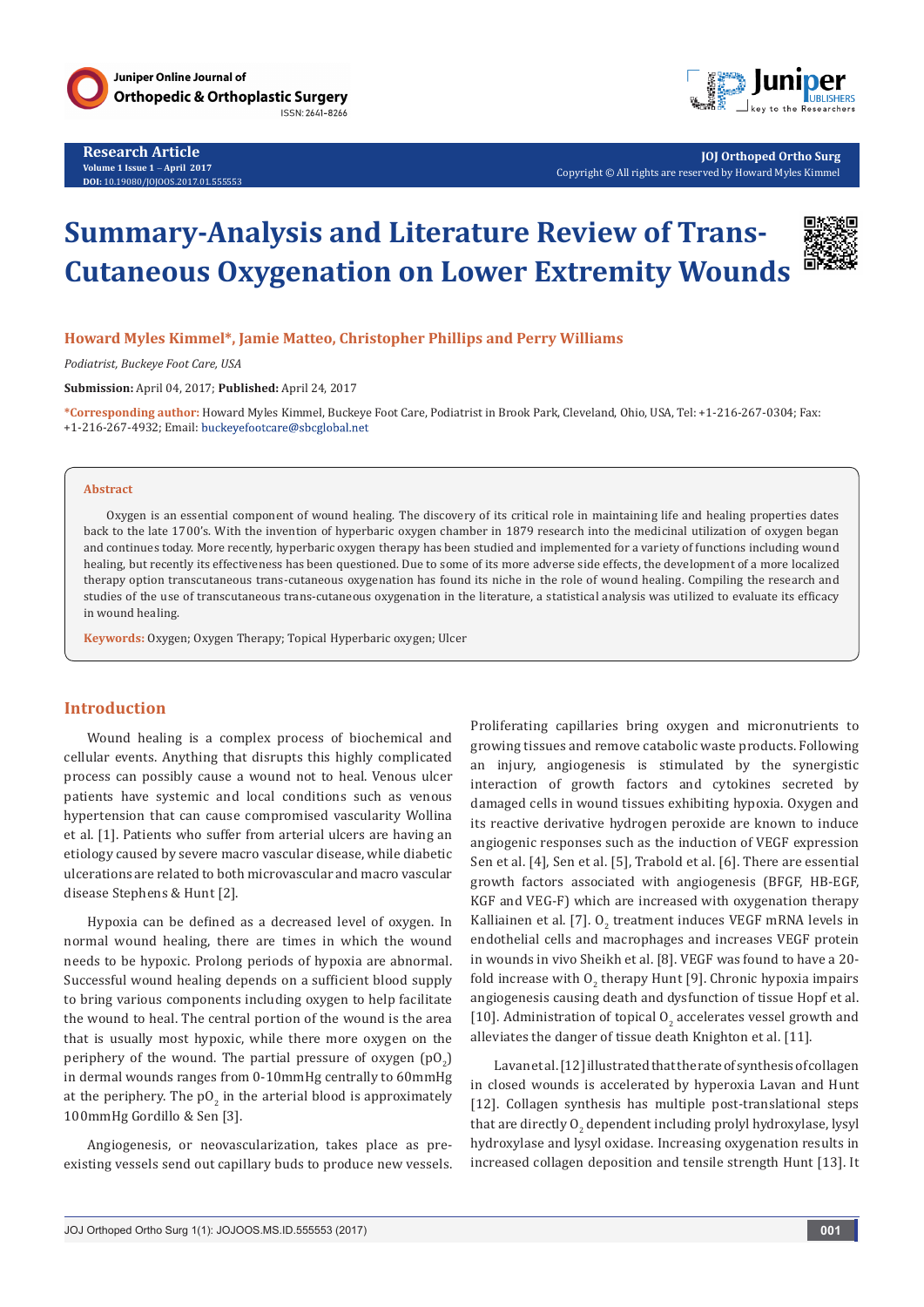has also been observed that  ${\tt U}_2$  may trigger the differentiation of fibroblasts to myofibroblasts which are responsible for wound contraction Roy et al. [14]. The oxygenation of wound tissue is an extremely sensitive indicator of infection in surgical patients Greif et al. [15]. Granulocytes are unable to ingest bacteria without adequate perfusion therefore increasing the bacterial load and increasing the rate of infection. Reactive oxygen species (ROS), such as  $H_2O_2$ , which are generated by NADPH oxidases in wound neutrophils and macrophages, mediate the ability of supplemental O2 to reduce infection Hopf [16].

In 1775 Priestly made medical history by discovering oxygen and demonstrating that oxygen maintained the vitality of candle light and suggested its important role in human life. However it was Henshaw, a British physician, who introduced the hyperbaric chamber. Further progression of the device led to Fontaine's use of the chamber in the operating room in 1879 Braswell and Crowe [17]. The United States Navy began to use hyperbaric oxygen in 1943 for treatment of decompression sickness and air embolism. In the early 1960s the National Sea Foundation investigated the claims made by Jacques Cousteau that his divers healed their work related wound better when they lived in an under the sea construct at 35 feet under the Red Sea.

In the 1970s the Hyperbaric Oxygen Committee of the Undersea Medical Society defined four categories of clinical usage. Categories I and II demonstrate the value of oxygen in wound healing. Initially large recompression chambers were used, with and without the modification for mask breathing of oxygen. The toxic side effects from the systemic absorption of oxygen including pulmonary and CNS toxic reactions led to a more localized therapy. It was Olejniciak who reported success with the application of high pressure oxygen to injured extremities using trans-cutaneous oxygen Olejniczak and Zielinski [18]. Specially built chambers were designed to fit around the affected limb creating a controlled, sealed pressure atmosphere and therefore limiting systemic exposure.

Hyperbaric Oxygen (HBO) is a treatment in which patients breathe in 100% oxygen inside a chamber that is pressurized at higher than the sea level pressure of greater than 1 atm. According to Undersea and Hyperbaric Medical Society position paper, in order for the therapy to be officially recognized pressurization should be at least 1.4 atms or higher. Van Unnik found that when treating Clostridial myositis and myonecrosis, gas gangrene, it is essential to achieve tissue PO<sub>2</sub> of 250 mm/ Hg Van Unnik [19]. This is necessary to stop the advancing phlegmon caused by infection tissue producing alpha toxin. With compartment syndrome and crush injuries, HBO can be used as an additive therapy to possibly decrease complications that are often associated with these types of injuries. HBO is recommended for crush injuries graded Gustilo IIIB and C fractures Gustilo et al. [20]. Treatment criteria for HBOT in crush injuries varies depending on suspected pathophysiology.

With problematic ulcerations and recurrent wounds, HBO is a recommended as an adjunctive therapy when these wounds have failed other treatments. The suggested treatment protocol in diabetic wounds is HBO given at 2.0 to 2.4 ATA for 90 minutes daily for 4 to 6 weeks Feldmeier et al. [21]. As previously discussed, the toxic side effects associated with HBO have led to the development of a more localized therapy options. One of these is the Trans-Cutaneous Oxygen Therapy. By minimizing the size of the unit, these types of devices have their oxygen provided by traditional respiratory oxygen concentrators. They are easily transportable allowing for application of the treatment at virtually any care site [22].

Trans-Cutaneous Oxygen Therapy (TCOT) is thought to provide increased supplies of superoxide dismutase, catalase, and reduced glutathione and other free radical quenches Gordillo and Sen [3]. Trans-cutaneous oxygen can eliminate bacteria by producing reductive oxygen species Trabold et al. [6]. TCOT has been demonstrated to increase oxygen of hypoxic wound tissues therefore encouraging of angiogenesis, increased collagen production and tensile strength, increased epithelial proliferation, stimulation of fibroblasts, induction resistance to bacteria and abundant granulation tissue formation Heng [23]. TCOT can be beneficial in reducing edema in extremities in addition to increasing venous blood flow and lymphatic drainage from intermittent positive pressures Tawfick & Sultan [24]. TCOT systems operate by applying cyclical oxygen pressure directly to the wound site within a sealed and humidified environment. This can provide a greater tissue oxygen diffusion gradient and increased tissue oxygenation. The cyclical nature of the pressure also creates a sequential compression effect which helps reduce peripheral edema and stimulates wound site perfusion.

## **Analysis of Published TCOT Papers**

The following analysis assesses the various studies published in human subjects with TCOT. Upson provides a clinical report, consisting of two case studies, that discusses the effectiveness of trans-cutaneous oxygen for the treatment of ischemic lower extremity ulcerations and preventing amputations of the lower limb Upson [25]. This clinical report also discusses treatment guidelines for improving the quality of wound care for recalcitrant wounds of the lower extremity. Case 1 is a 54 year old male with multiple ulcerations of his left lower extremity for duration of approximately 10 months. After 8 weeks of TCOT (5 days/wk., twice daily for 60-90 minutes) there was reported 75%, 48%, and 80% healing of three of the major ulcerations of the lower left extremity. Case 2 was a 69 year old male with a lower left leg compartment fasciotomy that never healed of 8 months duration. After 1 week of TCOT the treatment was discontinued because the ulceration had completely healed. The authors concluded that trans-cutaneous oxygen provides good results and healing rates of recalcitrant ischemic wounds in the lower extremity.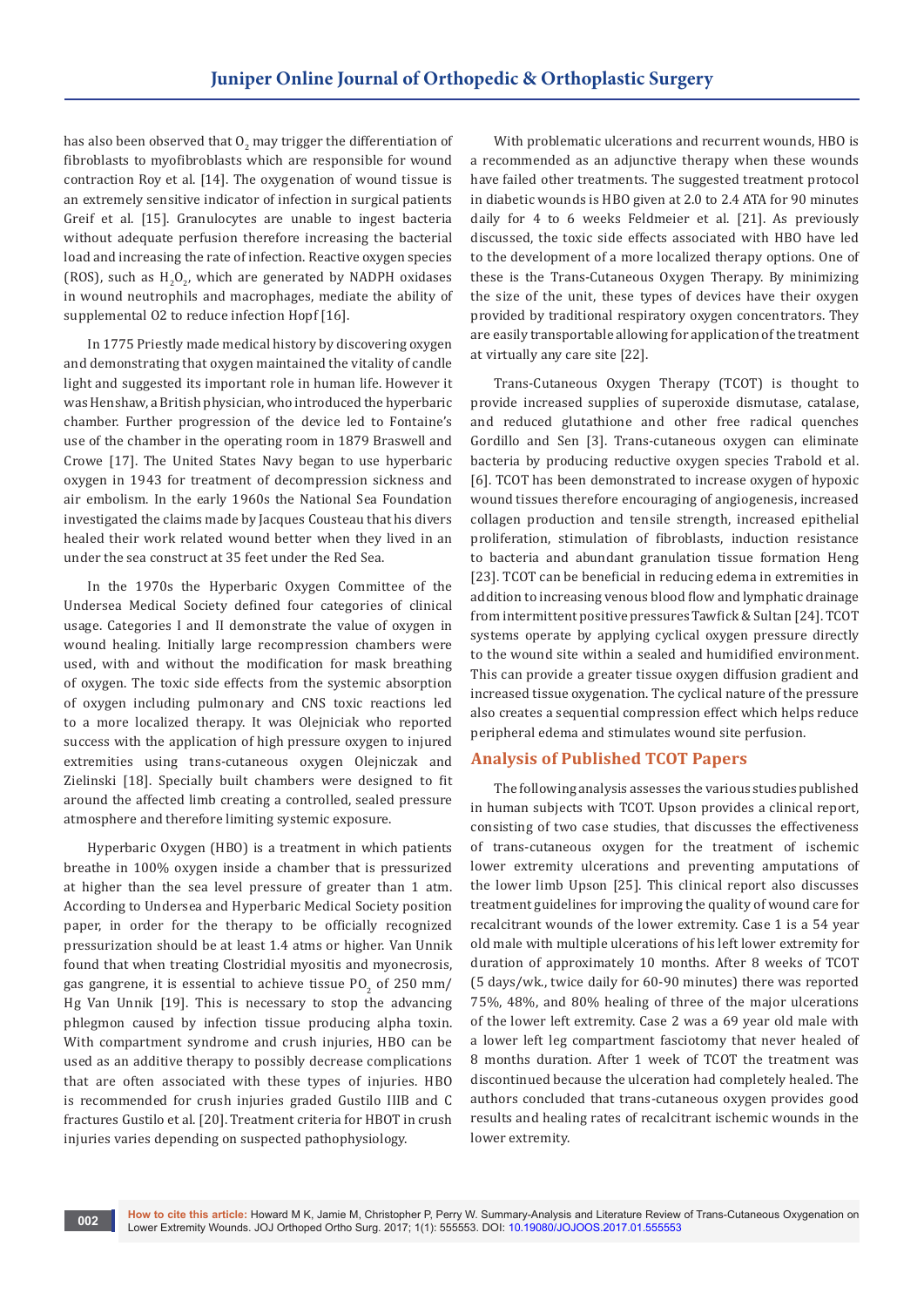Heng et al. [23] reported endothelial cell toxicity from a clinical and cellular level in patients treated for prolonged periods of time for leg ulcerations Heng [26]. Six patients with leg ulcers of varying etiologies were treated with TCOT for a range of 5-9 weeks. All patients received 6 hours of therapy per day on 4 consecutive days per week followed by 3 consecutive days of rest. 4mm punch biopsies were also taking from all patients and split in half to be examined under light microscopy and electron microscopy. In the first 4 weeks all patients experienced decreased slough formation on the base of the ulcers, growth of abundant vascular granulation tissue and overall decrease in size of the ulcers. In three of the patients at the 8-9 week mark, depressed white areas were seen within the granular/vascular areas that had generated. TCOT was stopped in all three of these patients and all white areas had been reversed within 1-2 weeks of the oxygen therapy cessation. These white areas were assumed to be due to oxygen toxicity.

Under light microscopy biopsies of the white areas showed a paucity of capillaries with fragmented nuclei from neutrophils. Biopsies from controlled leg ulcerations not receiving transcutaneous oxygen showed granulation tissue with fewer capillaries than those biopsies from leg ulcers that had received TCOT. Under electron microscopy, biopsies from the control leg ulceration showed endothelial cells with slight indentation of nuclear membranes and intact mitochondria which appear to be fewer than those in endothelial cells of oxygen treated ulcers. Biopsies from tissues that had been treated with prolonged hyperbaric oxygen therapy (8 weeks or more) showed capillaries lined with endothelial cells with marked indentation of nuclear membranes. Many of the mitochondria of these cells appeared swollen and degenerate. Also, many granules from ruptured neutrophils were found among the damaged endothelial cells. The authors concluded that TCOT can increase the number of capillaries in tissues markedly, however detrimental effects can occur in prolonged oxygen therapy.

Leslie et al. evaluated the use of TCOT for 2 week duration in a randomized controlled trial (RCT) Leslie et al. [27]. There were a total of 29 patients with healing diabetic foot ulcers (12 in the TCOT group and 16 in the control group). After the 2 week RCT the decreasing change in ulcer size did not differ statistically between the TCOT group and the control group. Also, a trend towards slower wound healing was noted in the TCOT group. It was concluded that the healing of diabetic foot ulcers was not accelerated by the use of TCOT in this particular study.

Heng et al. [28] reported a prospective randomized controlled trial to confirm the efficacy of TCOT in stimulating angiogenesis and healing in necrotic and gangrenous wounds Heng [26]. This prospective study looked at a total of 40 patients (79 ulcers) that were collected over a period of 12 months who were randomly divided into either a TCOT treatment group or a standard wound care group. Following sharp debridement the TCOT group was treated 4 hours per day, 4 days per week for 4 weeks. Oxygen pressures always remained between 1.004 and 1.013 atmospheres. The standard wound care group underwent rotation every 2 hours to reduce pressure and other tissue pressure reduction techniques.

Patients with OM underwent IV antibiotics (either Ceftriaxone 1-2g daily and or PO Ciprofloxacin 500mg bid). Ceftriaxone (or Vancomycin) and Gentamycin was given for those patients who were septic. Patients with gangrene or life threatening OM received digital or forefoot amputations when appropriate regardless of the group they are in. Results showed that 90% of the wounds in the trans-cutaneous oxygen group healed compared to only 22% of the wounds in the standard wound care group. The size of the ulcers showed that they were statistically smaller in the TCOT group. Capillary density was statistically significantly higher in the TCOT group as well. It was concluded that TCOT is effective in stimulating angiogenesis in the healing of necrotic wounds.

In another study, Heng et al. [28] performed a prospective study that examines the feasibility of using TCOT to heal necrotic wounds Heng et al. [28]. Fifteen patients (24 total necrotic and/or gangrenous ulcerations that either did not improve or worsened after 6 weeks of standard wound care were treated with TCOT. Patients received oxygen therapy 4 hours per day, 4 days consecutive days per week for 4 weeks. This was followed by 2 weeks of rest. If a patient's wound was unhealed after this 6 week course, the therapy procedure was repeated. 100% of the level 2 wounds healed within 2-4 weeks of oxygen therapy. 90% of the level 3 wounds healed within 4-10 weeks of treatment. 87.5% of the level 4 wounds healed within 4-12 weeks. T-tests showed statically significant decrease in wound size day after day with TCOT. These authors concluded that TCOT is associated with decreased costs as well as improved wound healing.

Landau and Schattner reported a case series evaluating the effects of adjunctive TCOT and low energy laser irradiation on chronic diabetic foot ulcerations that have been refractory to 4.5 to 12 months of wound care treatment Landau and Schattner [29]. The first 100 patients with non-gangrenous ulcerations that had been refractory to at least 14 weeks of convention wound care were evaluated in this study. Oxygen therapy was administered for 150 minutes 2-3 times per week and a He-Ne low-energy laser irradiation was administered concurrently at 632.8nm.5mW. The laser treatment was administered for 20 minutes at a dose of 4 J/cm2 to the face of the ulcer. Patients were monitored every two weeks and results showed an 81% cure rate after  $25 \pm 13$  treatments over  $3.2 \pm 1.7$  months. Upon follow up (median 18 months) only 3 of the 81 patients that initially healed had re-ulcerated. The authors concluded that TCOT may be a safe, simple, and inexpensive early adjunctive treatment for patient with chronic diabetic foot ulcerations even though this study was open and uncontrolled.

Edsberg et al. [30] published a prospective uncontrolled case series that evaluates the effects of TCOT with electrical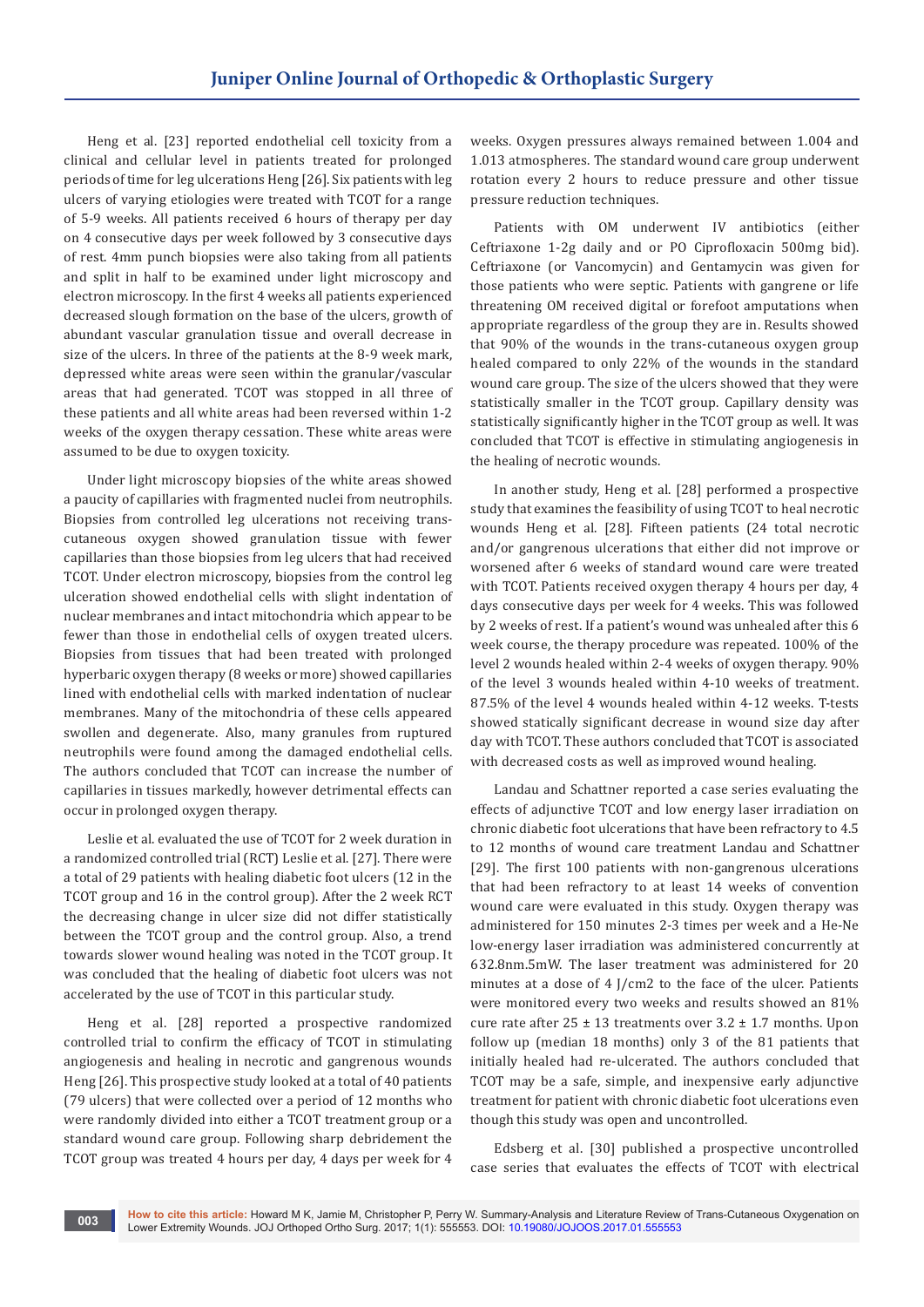stimulation on the healing of chronic wounds Edsberg et al. [30]. All patients (8 total; 4 males, 4 females) were geriatric residents of a long term care facility with stage III or stage IV pressure ulcerations (7 sacral and 1 ischial) that were refractory to at least 2 weeks of conventional treatment. TCOT was applied to the wounds of all 8 patients with three of the patients also receiving concurrent electrical stimulation. Oxygen therapy was delivered twice daily for 90 minutes, 7 days a week. Electrical stimulation was administered at 150 volts, 120 pulses/second and 255µ pulse-pair intervals for 30 minutes once daily, 5 days a week. Healing times ranged from 8-49 weeks. After 4 weeks of treatment, wound size had decreased on average 34.4%. There was no statistically significant increase in healing was noted between the 5 patients that were receiving TCOT alone and the other 3 patients that were receiving the TCOT as well as the concurrent electrical stimulation. The authors conclude that TCOT facilitates healing and full closure of pressure ulcers in patients with and without diabetes mellitus.

Kalliainen et al. [7] performed a retrospective study evaluating trans-cutaneous oxygen an adjunct to wound healing Kalliainen et al. [7] In their study, 7 doctors treated 58 wounds in 32 patients over the course of 9-month-period of time. The wounds were treated with 100% oxygen that was administered at one atmospheres of pressure for 90 minutes for 4 consecutive days followed by a 3-day rest period. This cycle was repeated as long as the wound showed improvement. Of the 58 wounds, 38 or 65.5%, healed during the treatment period with transcutaneous oxygen. The authors concluded a benefit to wound healing with the application and use of oxygen therapy.

In a case study by Edsberg et al., they evaluated the efficacy of TCOT reducing an epibole on a Stage IV sacral pressure ulcer on a seventy-seven year old female patient Edsberg et al. [30]. The wound was treated with trans-cutaneous oxygen via a disposable sacral unit for 60 minutes, two times a day, seven times per week. Treatment also included a high-volt, pulsed electrical stimulation for 30 minutes a day five times a week for a period of 13 weeks. Full wound closure was obtained at the end of the treatment period.

Gordillo et al. [22], reported that trans-cutaneous oxygenation significantly improved wound size Gordillo et al. [22]. The goals of the study: were to examine the changes in wound closure size and look at the expression of oxygensensitive genes, such as VEGF, in biopsies collected from wound edge tissue. In this study, 1,854 patients were screened and of those 57 patients were enrolled. 32 patients were enrolled in the HBO arm and 25 patients were enrolled in the TCOT arm. In this particular study, HBO did not result in significant improvements in wound closure.

The data analysis to access the efficacy of TCOT was identical to that used for HBO. TCOT in this study was found to have a significant improvement of wound closure by decreasing wound volume. The study then directed their examination to

 $O_2$  sensitive genes in the wound edge tissue. They goal was to the presence of three genes, VEGF, TGF-β1, and COL1A1. These genes were selected based on their oxygen sensitivity and their functional relevance of the gene products to wound healing. The effect of supplemental oxygen therapy was analyzed by measuring the relative change in the target gene expression for each individual compared with their baseline T0 values. Neither TGF-β1 or COL1A1 showed any significant change. VEGF however, was significantly higher in TO-treated healing wounds. Neovascularization is stimulated by hypoxia but cannot sustain it. Hyperoxia can also induce VEGF. This study is the first to demonstrate that TCOT significantly induces VEGF expression in chronic wounds.

Tawfick and Sultan investigated if TCOT offered an improved outcome over conventional compression dressings in the management of refractory venous ulcers Tawfick and Sultan [24]. This study had two goals: one was to study the proportion of ulcers healed at 12 weeks and the second goal was the time taken for full closure, percentage of reduction in the ulcer size at 12 weeks, MRSA elimination, pain reduction, and recurrence rates. Patients were either enrolled in TCOT (n=46) or conventional compressive dressings (CCD) (n=37) for 12 weeks or until full healing was demonstrated. At 12 weeks, 80% of the TCOT managed ulcerations were fully healed compared to 35% of those that were treated with CCD. The average time to complete healing in TCOT was 45 days as compared to 182 in those with CCD. At 12 month follow up none of the ulcerations that were treated with TCOT showed any signs of recurrence.

Blackman et al. [31], investigated the clinical efficacy of a pressurized TCOT on 28 patients in an outpatient setting Blackman et al. [31] Seventeen patients were treated with TCOT five times per week for an hour per treatment in pressure cycles between 5 and 50 mm/hg. Eleven patients were used as the control arm and treated with silver-containing dressings changed at least twice per week. Fourteen of the 17 ulcers in the treatment group, 82.4%, in the treatment group healed while 5 of the 11 ulcers in the in the control group, 45.5%, healed. The median healing time was 56 days for the treatment arm and 93 days for the control.

Heng published a case study in 1983 discussing the use of TCOT for a foot ulcer in a patient with polyarteritisnodosa Heng [32]. The 63 year old male presented with a large area of necrosis involving the plantar aspect of the left foot. Using a disposable polythene bag TCOT was administered at fifteen liters per minute for six hours per day, for four consecutive days each week, for six weeks in duration. The pressure of the oxygen was maintained at 25-30mmHg above atmospheric pressure. Three unsuccessful attempts at split thickness skin grafts application were made before a second course of TCOT of four weeks duration was completed. After completion, the ulcer was treated with conservative wound care and healed in six months. During the entire treatment course of the ulceration the patient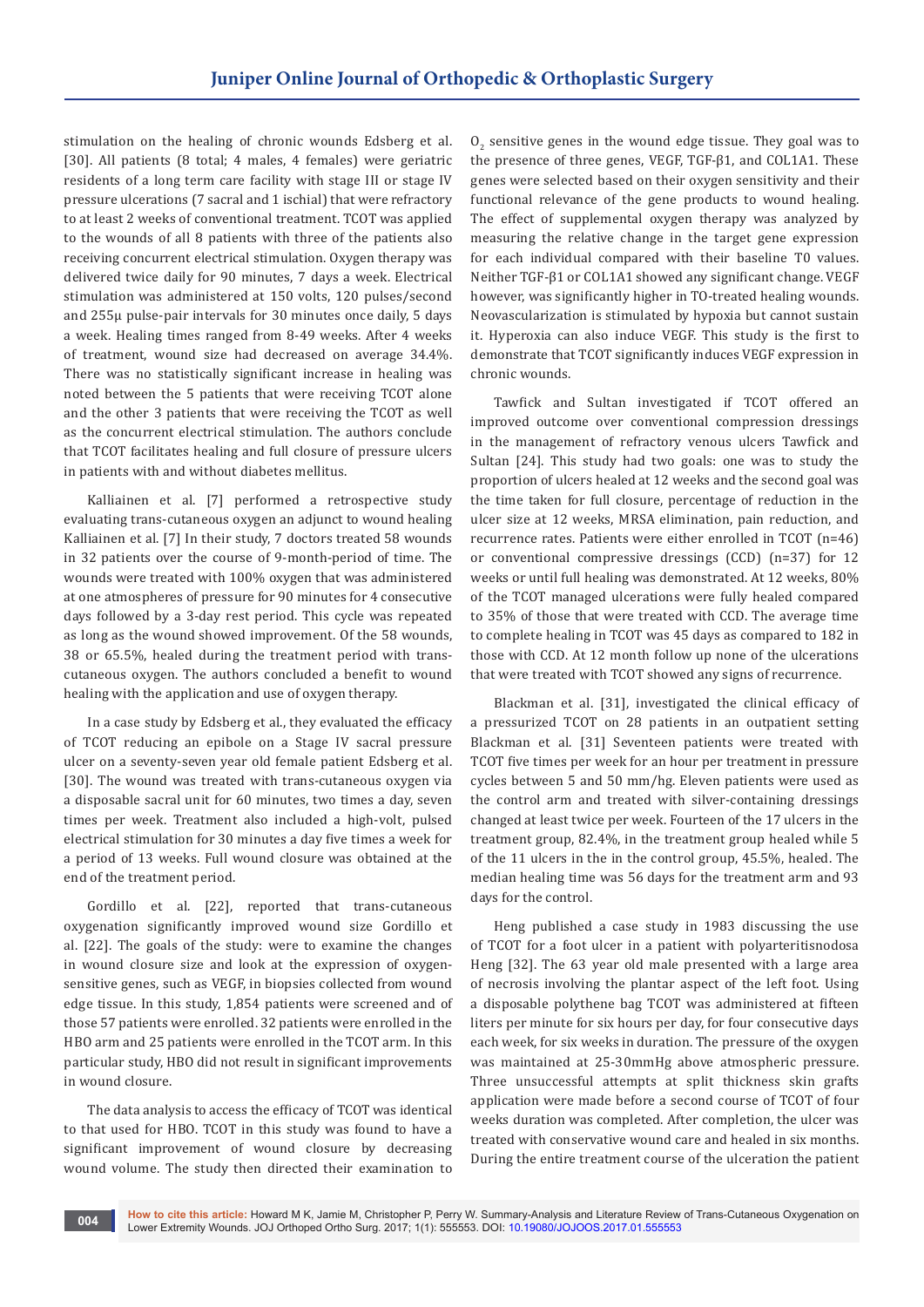remained on oral prednisone 20mg and Cytoxan 50mg daily. This case reveals that the use of TCOT in can produce granulation tissue in deep ulceration and result in limb salvage.

In another case study by Heng, two patients with leg ulcers characteristic of pyodermagangrenosum were treated with TCOT Heng [33]. Oxygen therapy was administered at 25-30mmHg above atmospheric pressure at a rate of about 15 1/m for 6-8 hours per treatment period, 4 times a week for a total of two to four weeks. A total of four ulcers were present at initiation of therapy. The ulcerations varied in size, ulcer 1 measured approximately 5000mm2, ulcer 2 approximately 3850mm2, ulcer 3 1000mm2, and ulcer 4 250mm2. The two largest ulcers healed at a rate of 106 (2%) and 108 (2.5%) mm2/day; the medium ulcer closed at the rate of 33mm2/day; and the smallest at 5mm2/day. The most significant finding after the initiation of TCOT was the almost immediate arrest of any further extension of the ulcerations. In the 3 weeks prior to therapy they enlarged at a rate of 473mm2/day. The two smallest ulcers healed 6 weeks after initiation of therapy and the larger two healed within 12 weeks.

In a similar study Heng et al. used a modified technique for administering hyperbaric oxygen with the use of disposable polyethylene bags in the treatment of arterial leg ulcers Heng et al. [33]. Six patients with a total of twenty-seven chronic arterial ulcers were treated. Five men with a total of ten ulcers served as controls. Eighteen of the twenty-seven treated group ulcers (5/6 patients) were healed within six to twenty-one days. A healing rate of  $7.8\% \pm 1.15\%$  per day for the healed ulcers was recorded. In addition a 50-90% reduction in size of seven of the nine remaining ulcers was noted after a three week period. None of the ulcers in the control group healed. The potential advantages of the disposable bag method included fairly low expense, lack of cross-infection, and simplicity in the administration of oxygen. The patients could be treated either inpatient or outpatient as well.

Fries et al. [34] evaluated the wound healing efficacy of topically applied pure oxygen on pigs with dermal excisional wounds Fries et al. [34]. Four female 80 lb. pigs were used for this study. Under sedation, dermal wounds (1in x 1in.) were inflicted along the dorsum of each pig using size 10 scalpel. A total of 40 wounds throughout the 4 pigs were studied. Half of the wounds on each pig were subjected to topical oxygen treatments as the other half of the wounds on the same pig were left open to room air. The oxygen treatments were administered for 3 hours per day for 7 days. These authors conclude that topically applied oxygen is capable of oxygenating the superficial wound tissue but not deep tissue and that the topical application of pure oxygen to open wounds had some favorable impact on the overall healing process.

Said et al. hypothesizes that transdermal sustained-delivery oxygen therapy would improve wound healing in an animal model Said et al. [35]. In this animal model, 4 full-thickness 7mm punch biopsies were created in each ear of a young female New Zealand white rabbits. Oxygen treated wounds received continuous 100% Oxygen at ml/hr. under a semi-occlusive dressing. Ears were harvested each at day 5 and day 8. Using a histological analysis wounds showed significantly greater wound healing at both days 5 and 8 in the oxygen therapy group. Epithelization across wounds was nearly double in the oxygen treated group compared to that of the control group. These authors concluded that epithelial wound healing is improved in an environment of sustained-delivery 100% oxygen.

Sen discussed the role of oxygen and its effect on wound healing Sen [36]. When attempting to oxygenate a wound it is important to utilize a multifaceted approach to wound healing. Of note, it is important to remember that both too little and well as too much oxygen may impede wound healing. The study suggests that it seems important to assess each wound and dose oxygen appropriate to each individual wound. The author also asserts that the wound tissue does not discriminate between whether the oxygen is delivered topically or systemically.

A literature review by Gordillo and Sen evaluated the evidence based recommendations for the use of TCOT in the treatment of lower extremity wounds Gordillo & Sen [3] They stress that it is important for practitioners to be mindful of the local wound environment, as this is the ultimate determinant of O2 delivery. Other factors such as infection, blood supply and health of the patient are of the utmost importance also. Transcutaneous oxygenation is another treatment modality available to practitioners managing difficult wounds. Supplementing wound tissue pO2 has shown to increase collagen deposition and decrease wound infection Knighton et al. [11]. It has also been shown in the literature review, evidence supporting the role of pO2 and angiogenesis.

There are some critics to the use of trans-cutaneous oxygen. Feldmeier et al. [21] made a position statement on the use of topical oxygen for chronic wounds Feldmeier et al. [21]. It was stated that with topical oxygen in an airtight chamber or polyethylene bag is sealed around a limb or trunk, while high flow oxygen is introduced in the chamber/bag over the wound. Pressures of just over 1.0 atmosphere are recommended due to the concern that any higher pressures could potentially decrease arterial/capillary inflow to the tissue in the affected area. The literature on topical oxygen at this point consists mainly of small case series and uncontrolled trials which don't focus specifically on any particular type of wound. The only randomized controlled trial for topical oxygen in diabetic foot ulcers published at that did not demonstrate improved wound healing Leslie et al. [27]. It is noted that for optimal effects from TCOT, wounds must be debrided prior to oxygen treatment. Any exudative or proteinaceous coating over the base of the wound will significantly impair the oxygen penetration.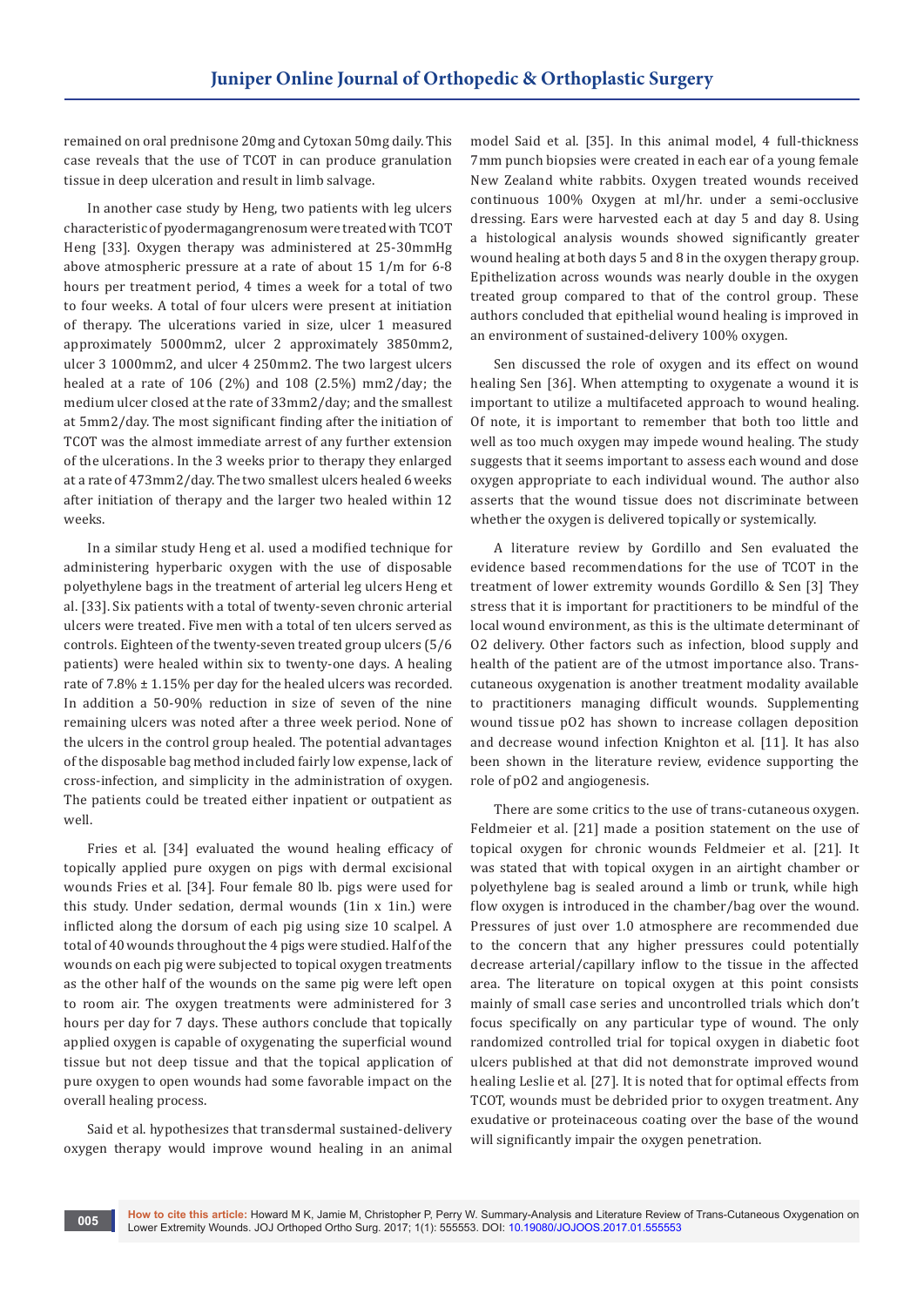Cronje stated a major challenge to researchers is how to improve the delivery of oxygen and blood to wounds that have these deficiencies Cronje [37]. One of the ways to supplement oxygen to deficient tissues that are deficient is through TCOT. The author states that the oxygen absorbed through intact skin is negligible and even through open wounds it is extremely small. Wound healing depends on a gradient that extends from the periphery into the middle of the wound which directs and initiates the normal wound healing process. The author states that even if topical oxygenation increases wound oxygen levels, the gradient would be reversed putting higher levels of oxygen at the periphery of the wound. Systemic hyperbaric oxygen therapy actually accentuates that normal gradient, unlike TCOT.

#### **Experimental Section**

Our initial intent was to do a meta-analysis that compared studies examining the effect of Hyperbaric Oxygen treatment on ulcer size. After reviewing the literature, we found no studies similar enough to do a formal Meta analysis. As an alternative to our initial objective, we decided to use a model-based approach to explore the data. Thus, we used the data reported in the 16 studies were viewed to develop a model describing the functional relationship between the change in ulcer size and the treatment method (oxygen versus control). We searched the 16 studies originally reviewed for similar metrics that provided us data to build this model. Five of these 16 studies reported results that allowed us to estimate a model. They were: Heng et al. [33], Heng et al. [28], Leslie et al. [27], Tawfick and Sultan [24], and Edsberg et al. [38] Heng [23], Leslie et al. [27].

The response variable that we examined was the mean ulcer size. We conditioned our response variable on whether the patients received oxygen treatment and the length of the study. That is, we compared the reduction in ulcer size in treatment groups and control groups and controlled for how long patients were observed. We used a linear mixed effects regression model that allowed the intercept to change based on the study (i.e., it was a random effect). We weighted our model using the sample size in each study. Additionally, in our fixed effects, we forced the intercept to be the same for treatments and controls in ceat time=0 the treatment would not affect the size of the ulcer. Thus model was of form:

#### yij=β0+β1(treatment)×(time)+β2(time)+ηi+Ei

ηi∼N(0,ρ)

#### Eij∼N $(0, \sigma 2)$

Where yij was the ulcer size of the its study and jth patient,  $β0$  was the mean initial ulcer size,  $β1$  was the change in ulcer size due for the treatment group and time since the beginning of the study, and β2 was the change in ulcer size due to times since the beginning of the study for the control group. Ηi was the difference in intercept for the it's study, and had mean 0, and variance ρ. We assumed the errors were normal, with mean 0 and variance σ2. We estimated our model parameters using thelme 4 package in Program R (function: lmer). We examined residual plots to determine if we violated our model assumptions.

We note that there was much variability among the study designs, and that this comparison does not account for all the variability. For example, Heng et al. [23] did not use a completely randomized design to assign patients to either control or treatment while Leslie et al. Did Heng [23], Leslie et al. [27]. In addition to the variability among treatments, some of the studies did not explicitly report the values we used in this analysis. For example, most studies reported the mean size of ulcers at the onset of their studies. Tawfick and Sultan did not report the mean size Tawfick and Sultan [24]. Instead, they divided ulcer sizes into 5 groups, and reported the number of patients that had ulcers in these five group sizes. To estimate what the mean size was, we used the median value for each of the five groups and multiplied it by the number of patients in these groups, summed these values, then divided by the total number of patients. Additionally, Heng et al. [23] Did not report the overall decrease in ulcer size for their 21 day study Heng [23].

Instead they reported the expected daily increase/decrease in ulcer size. From these values we calculated the overall change in ulcer size by multiplying the daily increase/decrease by the length of the study. For the treatment group this resulted in a negative ulcer size for the 21day study, indicating that most of the patients healed before the 21day study was concluded. To avoid using impossible negative ulcer size values we selected the number of days in which the ulcer size was estimated to be ≥ 0. This was on day16. Based on these caveats, we recommend that these results be viewed as exploratory, and might not be unbiased estimates of the actual parameter values we attempted to estimate. All of the data used in our analyses are reported in (Table 1) (Figure 1).

| Table 1: Table of data used for our model. Study ID1 was from Leslie et al. [27], studyID2 was from Tawfick and Sultan [24], Edsberg et al. |  |  |
|---------------------------------------------------------------------------------------------------------------------------------------------|--|--|
| [38], study ID7 was Heng et al. [23], study ID8 was Heng et al. [28].                                                                       |  |  |

| <b>SNO</b>   | <b>Study ID</b> | Ulcer size | Day   | Sample size | trt  |
|--------------|-----------------|------------|-------|-------------|------|
|              | 1.00            | 551.80     | 1.00  | 12.00       | 1.00 |
|              | 1.00            | 319.60     | 1.00  | 16.00       | 0.00 |
|              | 1.00            | 423.00     | 8.00  | 12.00       | 1.00 |
| 4            | 1.00            | 223.20     | 8.00  | 16.00       | 0.00 |
|              | 1.00            | 308.10     | 15.00 | 12.00       | 1.00 |
| <sub>b</sub> | 1.00            | 115.30     | 15.00 | 15.00       | 0.00 |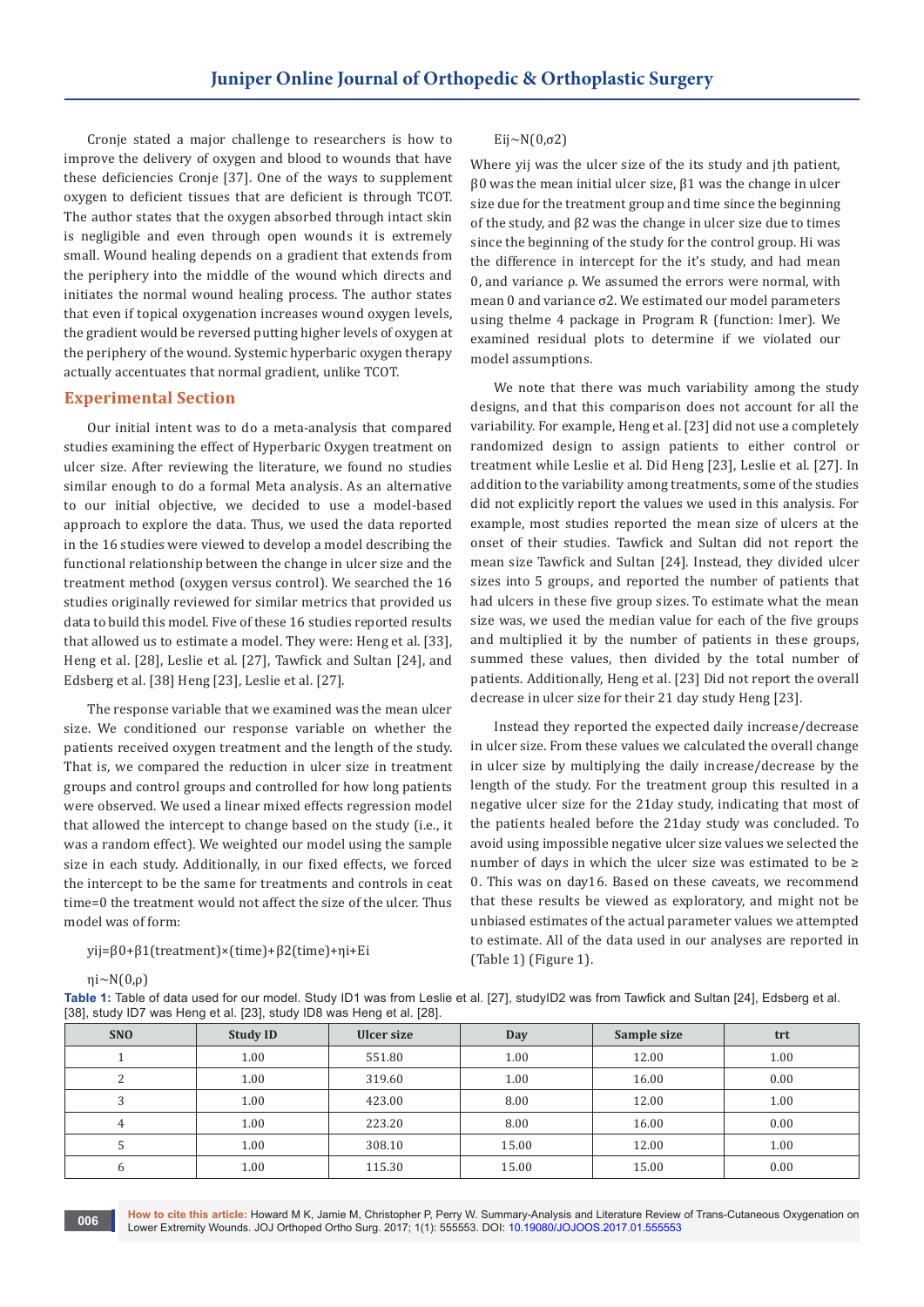# **Juniper Online Journal of Orthopedic & Orthoplastic Surgery**

| 7  | 2.00 | 1967.50 | 1.00  | 46.00 | 1.00 |
|----|------|---------|-------|-------|------|
| 8  | 2.00 | 1978.50 | 1.00  | 37.00 | 0.00 |
| 9  | 2.00 | 78.70   | 85.00 | 46.00 | 1.00 |
| 10 | 2.00 | 771.62  | 85.00 | 37.00 | 0.00 |
| 11 | 3.00 | 30.10   | 1.00  | 8.00  | 1.00 |
| 12 | 3.00 | 19.75   | 29.00 | 8.00  | 1.00 |
| 13 | 7.00 | 334.35  | 1.00  | 6.00  | 1.00 |
| 14 | 7.00 | 180.53  | 1.00  | 5.00  | 0.00 |
| 15 | 7.00 | 0.75    | 17.00 | 6.00  | 1.00 |
| 16 | 7.00 | 185.97  | 17.00 | 5.00  | 0.00 |
| 17 | 8.00 | 270.00  | 1.00  | 12.00 | 0.00 |
| 18 | 8.00 | 1200.00 | 1.00  | 12.00 | 1.00 |
| 19 | 8.00 | 1270.00 | 29.00 | 12.00 | 0.00 |
| 20 | 8.00 | 360.00  | 29.00 | 12.00 | 1.00 |



#### **Results and Discussion**

Our model appeared to meet the assumptions of a linear regression model. All of the predictor variables in our model were significant, and P−values were 0. We found that the treatment group healed faster (P=0.000) than the control group on average. The fixed effects parameter estimates (and estimated standard errors) were: β0=839.55(77.82), β1=−12.94(0.60), and β2=−8.49 (0.66). Thus, the mean ulcer size before the studies began was 839.55mm2, and decreased in size by 12.94mm2 per day for the control groups, and decreased in size by 12.94+8.49=21.43mm2 for the treatment groups. The expected time for 100 percent recovery was 40days for the treatment group and 65days for the control group. The standard deviation of our random effect (i.e.,  $\sqrt{\rho}$ ) was 167.17mm.

#### **Conclusion**

Multiple studies were evaluated for this research looking at the ability of TCOT in healing chronic wounds that had failed other conservative treatment measures and otherwise had a high possibility of not healing. We did not limit out research to parameters specific wound types, in order to allow us to better assess which type of wounds have been shown to be responsive,

or not, to TCOT. In wound care, TCOT appears to provide the benefits of full body hyperbaric oxygen while avoiding the potential systemic adverse effects. The addition of therapeutic oxygen levels to an otherwise hypoxic region of the body helps with leucocyte function, sequesters the otherwise unopposed oxidative free radicals, and allows angiogenesis to continue. The oxygen levels and pressures provided by TCOT establish an ideal environment for these processes to occur.

The efficacy and safety of TCOT in treating chronic ulcerations that have previously failed conventional treatment regimens has been demonstrated within the published literature in numerous RCTs, controlled studies and case reports as being an effective adjunctive wound care modality. It is important to note, that there are only a limited number RCTs performed to date and the methods between the studies thus far are inconsistent. Further RCTs with large sample sizes and consistent study parameters are needed to adequately affirm these positive results to the larger greater patient population. However, this being said, our review suggests that TCOT is likely to be effective in healing recalcitrant ulcerations than both standard conventional therapies and other adjunctive modalities alike.

#### **Acknowledgment**

The authors would like to thank Melanie Johnson, DPM in assisting in the preparation of this manuscripts and also Daphne Slaw ski for researching some of the articles used in the preparation of this manuscript.

Author Contributions Howard Myles Kimmel DPM, MBA was the primary author. Perry Williams performed and wrote the summary analysis section. Jamie Matteo DPM wrote the abstract and the introduction and Christopher Phillips, DPM wrote the analysis of TCOT.

#### **Conflict of Interest**

"The authors declare no conflict of interest".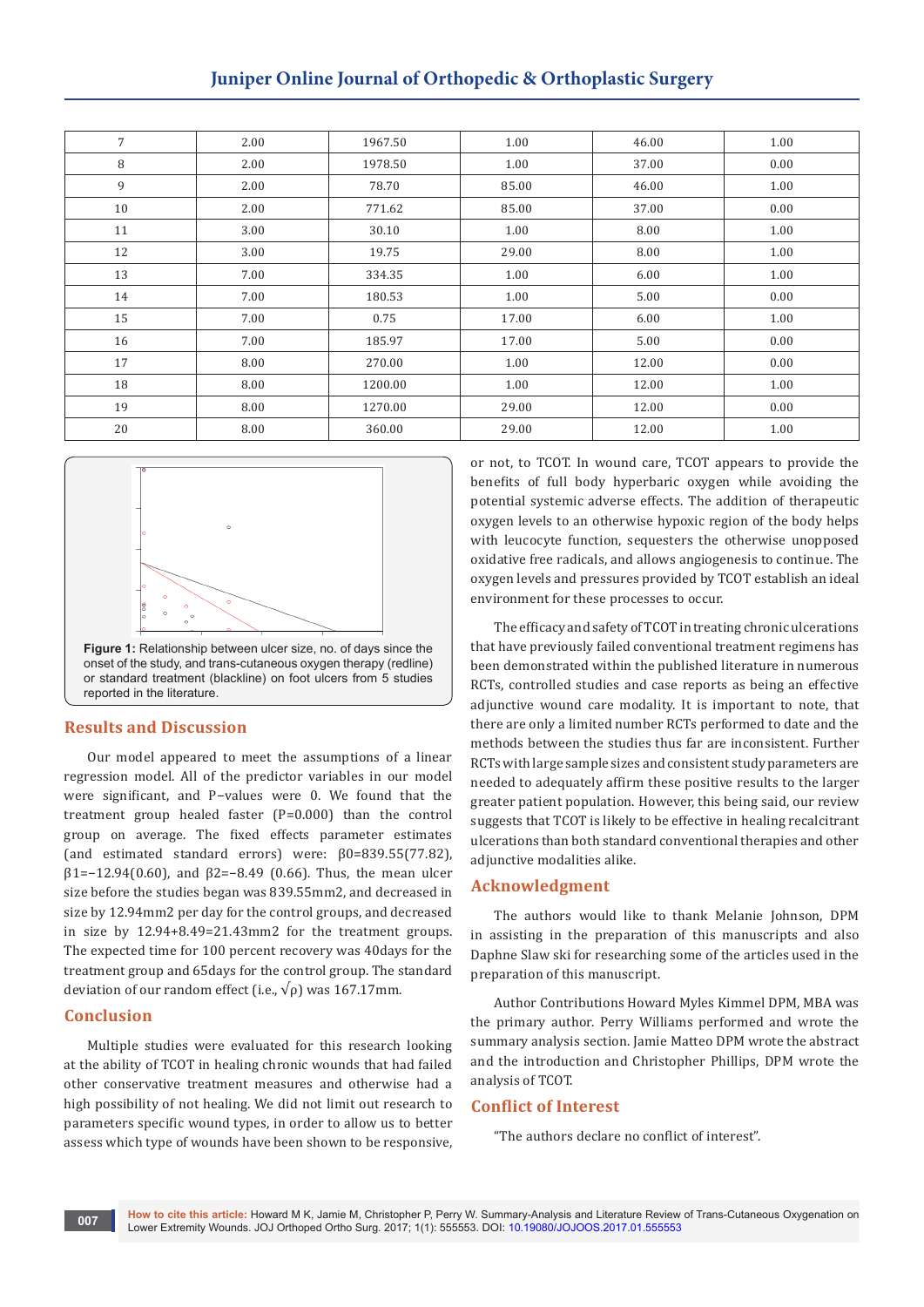#### **References**

- 1. [Wollina U, Birgit Heinig, Luther Kloth \(2013\) The use of biophysical](https://link.springer.com/chapter/10.1007%2F978-1-4471-2987-5_16)  [technologies in chronic wound management. Measurements in Wound](https://link.springer.com/chapter/10.1007%2F978-1-4471-2987-5_16)  [Healing. Springer, USA, pp. 313-354.](https://link.springer.com/chapter/10.1007%2F978-1-4471-2987-5_16)
- 2. [Stephens FO, Hunt TK \(1971\) Effect of changes in inspired oxygen and](https://www.ncbi.nlm.nih.gov/pubmed/5573643)  [carbon dioxide tensions on wound tensile strength: an experimental](https://www.ncbi.nlm.nih.gov/pubmed/5573643)  [study. Annals of surgery 173\(4\): 515-519.](https://www.ncbi.nlm.nih.gov/pubmed/5573643)
- 3. [Gordillo GM, Sen CK \(2009\) Evidence-based recommendations for](https://www.ncbi.nlm.nih.gov/pubmed/19443899)  [the use of topical oxygen therapy in the treatment of lower extremity](https://www.ncbi.nlm.nih.gov/pubmed/19443899)  [wounds. The international journal of lower extremity wounds 8\(2\):](https://www.ncbi.nlm.nih.gov/pubmed/19443899)  [105-111.](https://www.ncbi.nlm.nih.gov/pubmed/19443899)
- 4. Sen CK, Khanna S, Babior BM, Hunt TK, [Ellison EC, et al. \(2002\) Oxidant](https://www.ncbi.nlm.nih.gov/pubmed/12068011)[induced vascular endothelial growth factor expression in human](https://www.ncbi.nlm.nih.gov/pubmed/12068011)  [keratinocytes and cutaneous wound healing. Journal of Biological](https://www.ncbi.nlm.nih.gov/pubmed/12068011)  [Chemistry 277\(36\): 33284-33290.](https://www.ncbi.nlm.nih.gov/pubmed/12068011)
- 5. Sen CK, Khanna S, Venojarvi M, Trikha P, [Ellison EC, et al. \(2002\)](https://www.ncbi.nlm.nih.gov/pubmed/11959648)  [Copper-induced vascular endothelial growth factor expression and](https://www.ncbi.nlm.nih.gov/pubmed/11959648)  [wound healing. Am J Physiol Heart Circ Physiol 282\(5\): H1821-H1827.](https://www.ncbi.nlm.nih.gov/pubmed/11959648)
- 6. Trabold O, Wagner S,Wicke C, [Scheuenstuhl H,Hussain MZ, et al. \(2003\)](https://www.ncbi.nlm.nih.gov/pubmed/14617293)  [Lactate and oxygen constitute a fundamental regulatory mechanism in](https://www.ncbi.nlm.nih.gov/pubmed/14617293)  [wound healing. Wound Repair Regen 11\(6\): 504-509.](https://www.ncbi.nlm.nih.gov/pubmed/14617293)
- 7. [Kalliainen LK, Gordillo GM, Schlanger R, Sen CK \(2003\) Topical oxygen](https://www.ncbi.nlm.nih.gov/pubmed/14567939)  [as an adjunct to wound healing: a clinical case series. Pathophysiology](https://www.ncbi.nlm.nih.gov/pubmed/14567939)  [9\(2\): 81-87.](https://www.ncbi.nlm.nih.gov/pubmed/14567939)
- 8. Sheikh AY, Gibson JJ, Rollins MD, Hopf HW, [Hussain Z, et al. \(2000\)](https://www.ncbi.nlm.nih.gov/pubmed/11074883)  [Effect of hyperoxia on vascular endothelial growth factor levels in a](https://www.ncbi.nlm.nih.gov/pubmed/11074883)  [wound model. Archives of Surgery 135\(11\): 1293-1297.](https://www.ncbi.nlm.nih.gov/pubmed/11074883)
- 9. [Hunt TK \(1988\) The physiology of wound healing. Annals of emergency](http://www.annemergmed.com/article/S0196-0644(88)80351-2/abstract)  [medicine 17\(12\): 1265-1273](http://www.annemergmed.com/article/S0196-0644(88)80351-2/abstract).
- 10. [Hopf HW, Kelly, Matthew Patrick, Shapshak D \(2008\) Oxygen and](https://vivo.upenn.edu/vivo/display/citfd403875)  [the basic mechanisms of wound healing. Physiology and Medicine of](https://vivo.upenn.edu/vivo/display/citfd403875)  [Hyperbaric Oxygen Therapy, USA, pp. 203.](https://vivo.upenn.edu/vivo/display/citfd403875)
- 11. [Knighton DR, Silver IA, Hunt TK \(1981\) Regulation of wound](https://www.ncbi.nlm.nih.gov/pubmed/6166996)[healing angiogenesis-effect of oxygen gradients and inspired oxygen](https://www.ncbi.nlm.nih.gov/pubmed/6166996)  [concentration. Surgery 90\(2\): 262-270.](https://www.ncbi.nlm.nih.gov/pubmed/6166996)
- 12. [Lavan F, Hunt T \(1990\) Oxygen and wound healing. Clinics in plastic](https://www.ncbi.nlm.nih.gov/pubmed/2199137)  [surgery 17\(3\): 463-472.](https://www.ncbi.nlm.nih.gov/pubmed/2199137)
- 13. [Hunt T, Pai MP \(1972\) The effect of varying ambient oxygen tensions](https://www.ncbi.nlm.nih.gov/pubmed/5077722)  [on wound metabolism and collagen synthesis. Surg Gynecol Obstet](https://www.ncbi.nlm.nih.gov/pubmed/5077722)  [135\(4\): 561-567.](https://www.ncbi.nlm.nih.gov/pubmed/5077722)
- 14. Roy S, Khanna S, Wallace WA, Lappalainen J, [Rink C, et al. \(2003\)](https://www.ncbi.nlm.nih.gov/pubmed/12952964)  [Characterization of perceived hyperoxia in isolated primary cardiac](https://www.ncbi.nlm.nih.gov/pubmed/12952964)  [fibroblasts and in the reoxygenated heart. Journal of Biological](https://www.ncbi.nlm.nih.gov/pubmed/12952964)  [Chemistry 278\(47\): 47129-47135.](https://www.ncbi.nlm.nih.gov/pubmed/12952964)
- 15. [Greif R, Akca O, Horn EP, Kurz A, Sessler DI, et al. \(2000\) Supplemental](https://www.ncbi.nlm.nih.gov/pubmed/10639541)  [perioperative oxygen to reduce the incidence of surgical-wound](https://www.ncbi.nlm.nih.gov/pubmed/10639541)  [infection. New England Journal of Medicine 342\(3\): 161-167.](https://www.ncbi.nlm.nih.gov/pubmed/10639541)
- 16. [Hopf HW \(2010\) Patient Factors as a Major Determinant of Wound](https://link.springer.com/chapter/10.1007%2F978-3-642-11541-7_12)  [Outcome and Infection After Surgery. Hernia Repair Sequelae, Springer,](https://link.springer.com/chapter/10.1007%2F978-3-642-11541-7_12)  [USA, p. 87-95](https://link.springer.com/chapter/10.1007%2F978-3-642-11541-7_12).
- 17. [Braswell C, Crowe DT \(2012\) Hyperbaric oxygen therapy. Compendium](https://www.researchgate.net/publication/223969396_Hyperbaric_oxygen_therapy)  [34\(3\): E1-E6.](https://www.researchgate.net/publication/223969396_Hyperbaric_oxygen_therapy)
- 18. [Olejniczak S, Zielinski A \(1976\) Topical oxygen promotes healing of leg](https://www.ncbi.nlm.nih.gov/pubmed/994784)  [ulcers. Medical times 104\(12\): 114-121.](https://www.ncbi.nlm.nih.gov/pubmed/994784)
- 19. [Van Unnik AJ \(1965\) Inhibition of toxin production in Clostridium](https://www.ncbi.nlm.nih.gov/pubmed/14315638)  [perfringens in vitro by hyperbaric oxygen. Antonie Van Leeuwenhoek](https://www.ncbi.nlm.nih.gov/pubmed/14315638)  [31\(1\): 181-186.](https://www.ncbi.nlm.nih.gov/pubmed/14315638)
- 20. Gustilo RB (1990) The management of open fractures. The Journal of bone and joint surgery American 72(2): 299.
- 21. [Feldmeier J, Hopf HW, Warriner RA, Fife CE, Gesell LB, et al. \(2005\)](https://www.ncbi.nlm.nih.gov/pubmed/16119307)  [UHMS position statement: topical oxygen for chronic wounds.](https://www.ncbi.nlm.nih.gov/pubmed/16119307)  [Undersea Hyperb Med 32\(3\): 157-168.](https://www.ncbi.nlm.nih.gov/pubmed/16119307)
- 22. [Gordillo GM, Roy S, Khanna S, Schlanger R, Khandelwal S, et al. \(2008\)](https://www.ncbi.nlm.nih.gov/pubmed/18430064)  [Topical oxygen therapy induces vascular endothelial growth factor](https://www.ncbi.nlm.nih.gov/pubmed/18430064)  [expression and improves closure of clinically presented chronic](https://www.ncbi.nlm.nih.gov/pubmed/18430064)  [wounds. Clin Exp Pharmacol Physiol 35\(8\): 957-964.](https://www.ncbi.nlm.nih.gov/pubmed/18430064)
- 23. [Heng MC, Pilgrim JP, Beck FW \(1984\) A simplified hyperbaric oxygen](https://www.ncbi.nlm.nih.gov/pubmed/6721526)  [technique for leg ulcers. Arch dermatol 120\(5\): 640-645.](https://www.ncbi.nlm.nih.gov/pubmed/6721526)
- 24. [Tawfick W, Sultan S \(2009\) Does Topical Wound Oxygen \(TWO< sub>](https://www.ncbi.nlm.nih.gov/pubmed/19464933)  [2</sub>\) Offer an Improved Outcome Over Conventional Compression](https://www.ncbi.nlm.nih.gov/pubmed/19464933)  [Dressings \(CCD\) in the Management of Refractory Venous Ulcers](https://www.ncbi.nlm.nih.gov/pubmed/19464933)  [\(RVU\)? A Parallel Observational Comparative Study. Eur J Endovas surg](https://www.ncbi.nlm.nih.gov/pubmed/19464933)  [38\(1\): 125-132.](https://www.ncbi.nlm.nih.gov/pubmed/19464933)
- 25. [Upson AV \(1986\) Topical Hyperbaric Oxygenation in the Treatment of](https://www.ncbi.nlm.nih.gov/pubmed/3749275)  [Recalcitrant Open Wounds A Clinical Report. Physical therapy 66\(9\):](https://www.ncbi.nlm.nih.gov/pubmed/3749275)  [1408-1412.](https://www.ncbi.nlm.nih.gov/pubmed/3749275)
- 26. [Heng MC \(1993\) Topical hyperbaric therapy for problem skin wounds.](http://journals.lww.com/dermatologicsurgery/Abstract/1993/08000/Topical_Hyperbaric_Therapy_for_Problem_Skin.15.aspx)  [The Journal of dermatologic surgery and oncology 19\(8\): 784-793.](http://journals.lww.com/dermatologicsurgery/Abstract/1993/08000/Topical_Hyperbaric_Therapy_for_Problem_Skin.15.aspx)
- 27. [Leslie CA, Sapico FL, Ginunas VJ, Adkins RH \(1988\) Randomized](https://www.ncbi.nlm.nih.gov/pubmed/3289861)  [controlled trial of topical hyperbaric oxygen for treatment of diabetic](https://www.ncbi.nlm.nih.gov/pubmed/3289861)  [foot ulcers. Diabetes Care 11\(2\): 111-115.](https://www.ncbi.nlm.nih.gov/pubmed/3289861)
- 28. [Heng MC, Harker J, Bardakjian VB, Ayvazian H \(2000\) Enhanced](https://www.ncbi.nlm.nih.gov/pubmed/10788918)  [healing and cost-effectiveness of low-pressure oxygen therapy in](https://www.ncbi.nlm.nih.gov/pubmed/10788918)  [healing necrotic wounds: a feasibility study of technology transfer.](https://www.ncbi.nlm.nih.gov/pubmed/10788918)

[Ostomy Wound Manage 46\(3\): 52-62.](https://www.ncbi.nlm.nih.gov/pubmed/10788918)

- 29. [Landau Z, Schattner A \(2001\) Topical hyperbaric oxygen and low](https://www.ncbi.nlm.nih.gov/pmc/articles/PMC2588691/)  [energy laser therapy for chronic diabetic foot ulcers resistant to](https://www.ncbi.nlm.nih.gov/pmc/articles/PMC2588691/)  [conventional treatment. Yale J of Biol Med 74\(2\): 95-100.](https://www.ncbi.nlm.nih.gov/pmc/articles/PMC2588691/)
- 30. [Edsberg L, Brogan S, Jaynes CD, Fries K \(2002\) Reducing epibole using](https://www.ncbi.nlm.nih.gov/pubmed/11993057)  [topical hyperbaric oxygen and electrical stimulation. Ostomy wound](https://www.ncbi.nlm.nih.gov/pubmed/11993057)  [manage 48\(4\): 26-29.](https://www.ncbi.nlm.nih.gov/pubmed/11993057)
- 31. [Blackman E, Moore C, Hayatt J, Railton R, Frye C \(2010\) Topical wound](https://www.ncbi.nlm.nih.gov/pubmed/20567051)  [oxygen therapy in the treatment of severe diabetic foot ulcers: a](https://www.ncbi.nlm.nih.gov/pubmed/20567051)  [prospective controlled study. Ostomy wound manage 56\(6\): 24-31.](https://www.ncbi.nlm.nih.gov/pubmed/20567051)
- 32. [Heng MC \(1983\) Hyperbaric oxygen therapy for a foot ulcer in a patient](https://www.ncbi.nlm.nih.gov/pubmed/6144302)  [with polyarteritis nodosa. Australas J Dermatol 24\(3\): 105-108.](https://www.ncbi.nlm.nih.gov/pubmed/6144302)
- 33. [Heng MC \(1984\) Hyperbaric oxygen therapy for pyoderma](https://www.ncbi.nlm.nih.gov/pubmed/6597707)  [gangrenosum. Australian and New Zealand journal of medicine 14\(5\):](https://www.ncbi.nlm.nih.gov/pubmed/6597707)  [618-621.](https://www.ncbi.nlm.nih.gov/pubmed/6597707)
- 34. Fries RB, Wallace WA, Roy S, Kuppusamy P, [Bergdall V, et al. \(2005\)](https://www.ncbi.nlm.nih.gov/pubmed/16105672)  [Dermal excisional wound healing in pigs following treatment with](https://www.ncbi.nlm.nih.gov/pubmed/16105672)  [topically applied pure oxygen. Mutat Res 579\(1-2\): 172-181.](https://www.ncbi.nlm.nih.gov/pubmed/16105672)
- 35. Said HK, Hijjawi J, Roy N, Mogford J, [Mustoe T \(2005\) Transdermal](https://www.ncbi.nlm.nih.gov/pubmed/16230552)  [sustained-delivery oxygen improves epithelial healing in a rabbit ear](https://www.ncbi.nlm.nih.gov/pubmed/16230552)  [wound model. Arch Surg 140\(10\): 998-1004.](https://www.ncbi.nlm.nih.gov/pubmed/16230552)
- 36. [Sen CK \(2009\) Wound healing essentials: let there be oxygen. Wound](https://www.ncbi.nlm.nih.gov/pubmed/19152646)  [Repair Regen 17\(1\): 1-18.](https://www.ncbi.nlm.nih.gov/pubmed/19152646)
- 37. [Cronje FJ \(2005\) Oxygen therapy and wound healing-topical oxygen](http://journals.co.za/content/m_samj/95/11/EJC68377)  [is not hyperbaric oxygen therapy: clinical practice: SAMJ forum. South](http://journals.co.za/content/m_samj/95/11/EJC68377)  [African Medical Journal 95\(11\): 840.](http://journals.co.za/content/m_samj/95/11/EJC68377)
- 38. [Edsberg LE, Brogan MS, Jaynes CD, Fries K \(2002\) Topical hyperbaric](https://www.ncbi.nlm.nih.gov/pubmed/12426451?dopt=Abstract)  [oxygen and electrical stimulation: exploring potential synergy. Ostomy](https://www.ncbi.nlm.nih.gov/pubmed/12426451?dopt=Abstract)  [wound manage 48\(11\): 42-50.](https://www.ncbi.nlm.nih.gov/pubmed/12426451?dopt=Abstract)